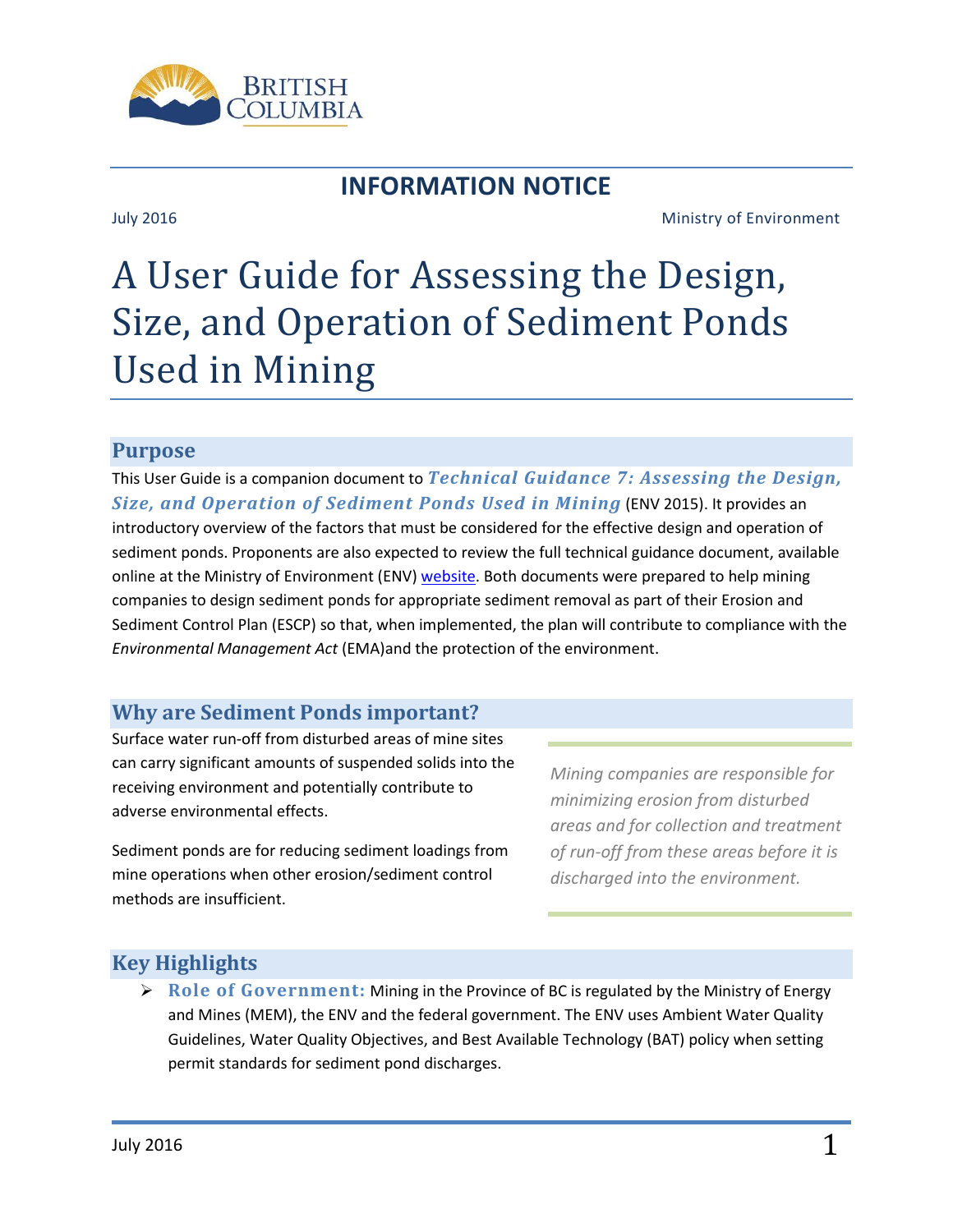

- **Particle Size:** ENV recommends that sediment ponds be designed to capture at least a 10 micron soil particle for the 10-year, 24-hour run-off event.
- **Use of Settling Aids:** Flocculants can be used to promote the clumping of particles and therefore enhance the effectiveness of a settling pond. However, *their use must be specifically authorized.*
- **Topographical Maps:** Accurate and up-to-date topographical maps should be used.

*Sediment pond design and Erosion and Sediment Control Plans are to be developed by a Qualified Professional who is registered in BC with a professional organization.*

- **Pond Design Ratio:** The preferred shape of sediment ponds is generally rectangular with the ratio of length to width being about 5-1.
- **Structural Design for Run-off Events:** All structures should be designed to structurally withstand a 1 in 200-year run-off event.
- **Suspended Solids Removal Design Flow:** The minimum design flow for removal of suspended solids in sediment ponds should correspond to the 10-year, 24-hour run-off flow.
- **Primary Pond for Coarse Sediment:** A smaller pond should be located upstream from the main sediment pond.
- **Pond Dewatering:** Sediment ponds should be provided with a means of draining or dewatering.
- **Pond Clean-Out:** Sediment ponds should either last the lifetime of the mine or should have provision for easy removal of sediment at regular intervals.



- **Inlet Design:** The inlet works of the pond should include a means for energy dissipation (such as barriers, or baffles) to spread out the flow and reduce the velocity of the incoming run-off.
- **Pond Discharge and Freeboard:** The discharge works at the outlet of the pond should be at the opposite end to the inlet section and should include an overflow spillway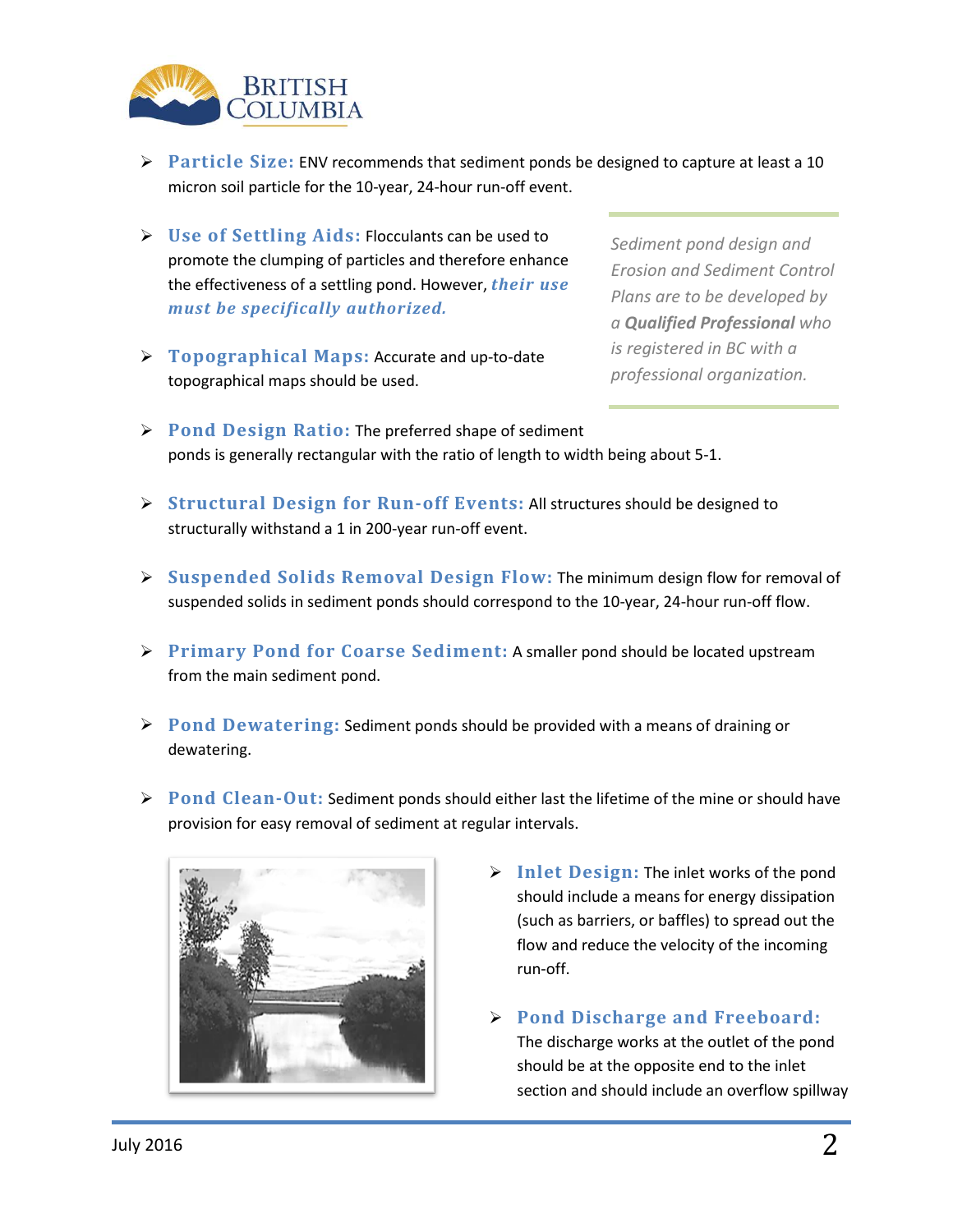

to maintain a minimum 0.5 meter freeboard on the embankment during the structural design run-off event (minimum 1 in 200 years).

- **Effluent Quality:** The desired effluent quality must be assessed in relation to the environmental consequences of the construction of the requisite sized pond. Small improvements in effluent quality require large increases in pond size.
- **Sampling and Flow Monitoring:** Suitable water quality sampling and flow measuring facilities should be installed to enable monitoring of the pond inflows and discharges, if required.
- **Fish and Wildlife Barriers:** Sediment ponds should be located and constructed to avoid impacting on a fish bearing stream or fish habitat. Fisheries and Oceans Canada (DFO) regulates habitat disturbances and would have to approve any impacts to physical fish habitat. *In general, wildlife access should be prevented.*



 **Guidelines for Sizing Sediment Ponds:** The Technical Guidance 7 document outlines three basic methods for sizing sediment ponds:

| <b>Method A</b> | ➤<br>➤ | Is a simplistic approach that is acceptable for ponds where the finest<br>suspended particles will be present, thus requiring the maximum retention<br>time.<br>Provisions must also be made for the addition of a settling aid system.   |
|-----------------|--------|-------------------------------------------------------------------------------------------------------------------------------------------------------------------------------------------------------------------------------------------|
|                 | ➤      | This method requires the least amount of site-specific testing, as standard<br>assumptions on particle size and settling velocity are made.                                                                                               |
| <b>Method B</b> |        | Refines the assumptions in Method A by using a settling method to provide<br>the equivalent Stokes diameter of site-specific material, using particle size<br>data for materials at the site.                                             |
| <b>Method C</b> |        | $\triangleright$ Further refines the assumptions made in Method A by using further<br>sedimentation tests prepared from representative soil/run-off sampling.<br>It is the preferred method when the smallest effective pond is required. |

 **Water Management Plan (WMP):** The derivation of the design flows for pond sizing is necessarily based on the contributing basin area. Often during a storm event, water is routed away from problem areas to sediment ponds which are used as temporary storage. This can lead to discharge below design specifications, as the effective contributing area is increased beyond the original design assumptions, and residence time is decreased. In order to prevent this, it is recommended that the site WMP specifically outlines where water from each site component is to be routed if the available storage at the component is fully allocated.